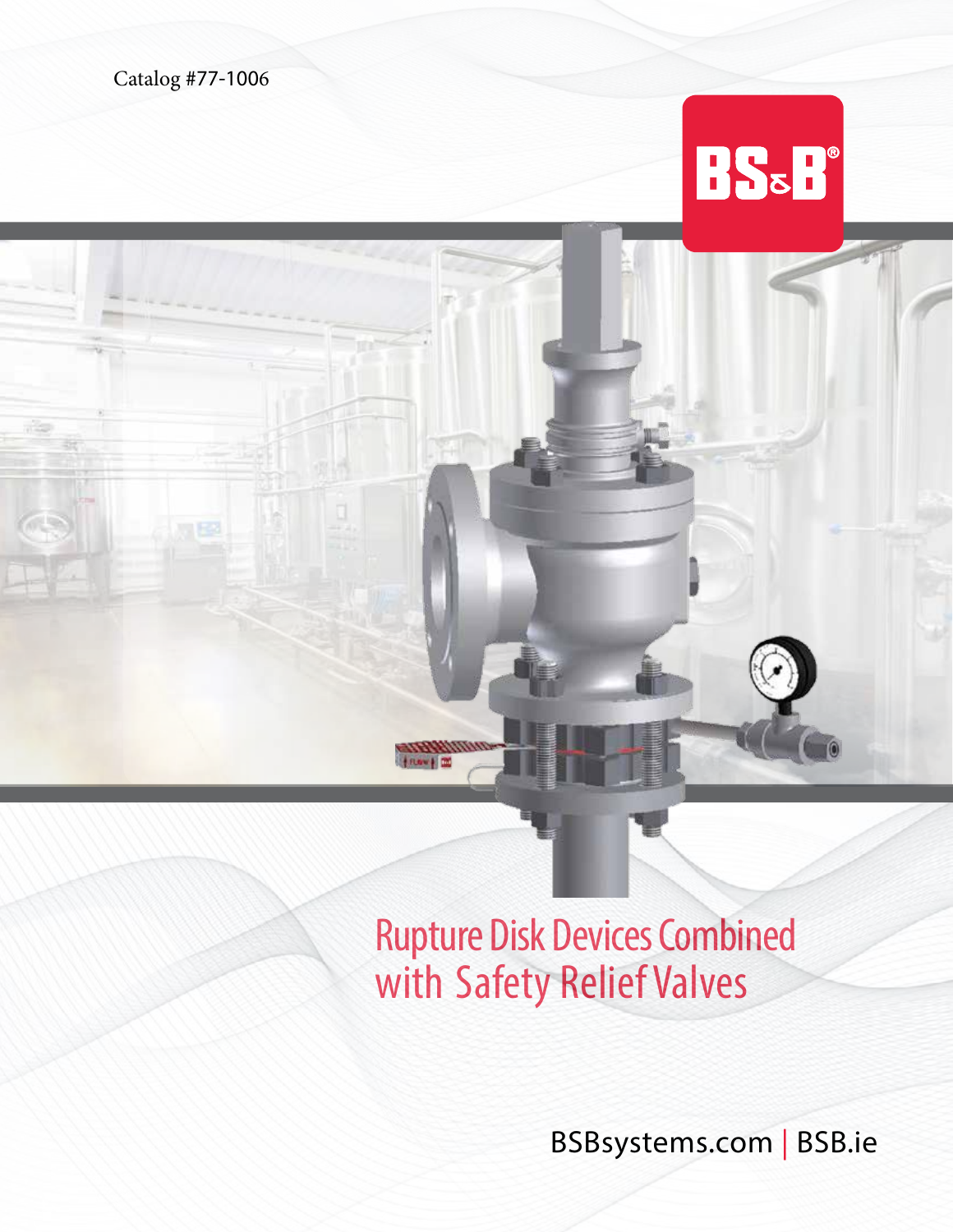## **RS&F**

## Introduction

Codes & Standards permit the use of a rupture disk device at both a safety relief valve inlet and outlet. This combination, first recognized by the ASME Boiler & Pressure Vessel Code in the United States has been echoed in the practices of EN 4126-3 in Europe and internationally by ISO 4126-3. The combination of rupture disk devices and safety relief valves continues to grow driven by the user benefits of valve isolation:

- Optimal leak tightness
- Increased operating pressure
- Extended valve life
- Reduced valve maintenance
- Improved corrosion resistance
- Viscous media compatibility
- Increased reliability

## User Benefits

Optimal Leak Tightness - Isolating safety relief valves with rupture disk devices reduces the risk of fugitive emissions. API Standard 526 defines that orifice F and smaller conventional safety relief valves shall have a maximum allowable leakage rate of 40 bubbles per minute (approximately 6 cubic feet or 0.16 cubic meters per 24 hours). A solid metal rupture disk used at the inlet of the relief valve acts as a barrier to this leakage.

Increased Operating Ratio – The most advanced reverse buckling disk technology permits operation to 95% of marked burst pressure (100% of minimum burst pressure) isolating a safety relief valve from the most aggressive pressure service conditions.

Extended Valve Life – The process barrier provided by the rupture disk device prevents product buildup from adhering to mechanical components of the valve that otherwise would affect valve performance and safety of the protected pressure system. The process media does not come in contact with internal surfaces and parts of the valve, it will remain in new condition until called upon to relieve an overpressure event.

Reduced Valve Maintenance – With the valve internals not normally exposed to process contamination, they remain in 'like new' condition, allowing longer periods between major overhauls & less maintenance activity at each mandated cycle.

Improved Corrosion Resistance – The large initial cost of a safety valve can be reduced by selecting less costly material and isolating it with a rupture disk device. As an example, a Carbon Steel valve with Hastelloy® trim might save 65% compared to the cost of a Hastelloy® valve. The savings will fund the rupture disk device manufactured from Hastelloy®.

Viscous Media Compatibility – Viscous fluids that might develop a blockage inside a valve mechanism due to leakage can be isolated from the safety valve by a rupture disk device, increasing the integrity of the pressure relief system. Rupture disks have typically a much lower thermal mass than a valve, protecting the relief system from product solidification under normal service conditions.

Increased Reliability – The simplicity of rupture disk technology with no moving parts and no maintenance requirements adds to the reliability of relief system design. The integrity of a safety relief valve that remains in 'like new' condition under normal process operating conditions maximizes the opportunity for valve performance to meet the planned design safety requirements.

## Safety Relief Valve Isolation **Inlet Isolation**

BS&B recommends the Sta-Saf® system reverse buckling rupture disk devices when isolating safety relief valves. Sta-Saf products cover most ranges of safety relief valve pressures ranging from 5 psig (0.34 barg) to 6000 psig (414 barg).

The Sta-Saf system provides the user with a solid metal rupture disk designed for non fragmentation and optimum leak tightness. The pretorqued safety heads of the Sta-Saf system allow for removal of the rupture disk device from service for inspection, cleaning and then reinstallation provided the capscrews remain in place to secure the rupture disk to the seat in the safety head.

For isolating safety relief valves already installed with rigid

discharge piping, the Type SVI rupture disk assembly is recommended. The SVI assembly is both rupture disk and safety head combined in a compact configuration that fits into inlet piping with its thin flange only having to be accommodated by the piping arrangement.

| <b>Application Summary Chart</b> |                           |                    |
|----------------------------------|---------------------------|--------------------|
| Application                      | Inlet                     | Outlet             |
| New construction                 | Sta-Saf                   | AV Disk or Sta-Saf |
| Retro free vent                  | Sta-Saf                   | AV Disk or Sta-Saf |
| <b>Retrofit fixed</b>            | svi                       | AV Disk or Sta-Saf |
| Outlet piping                    | svi                       | AV Disk or Sta-Saf |
| Liquid service                   | Sigma, RLS, LPS, SKr, SSR | AV Disk or Sta-Saf |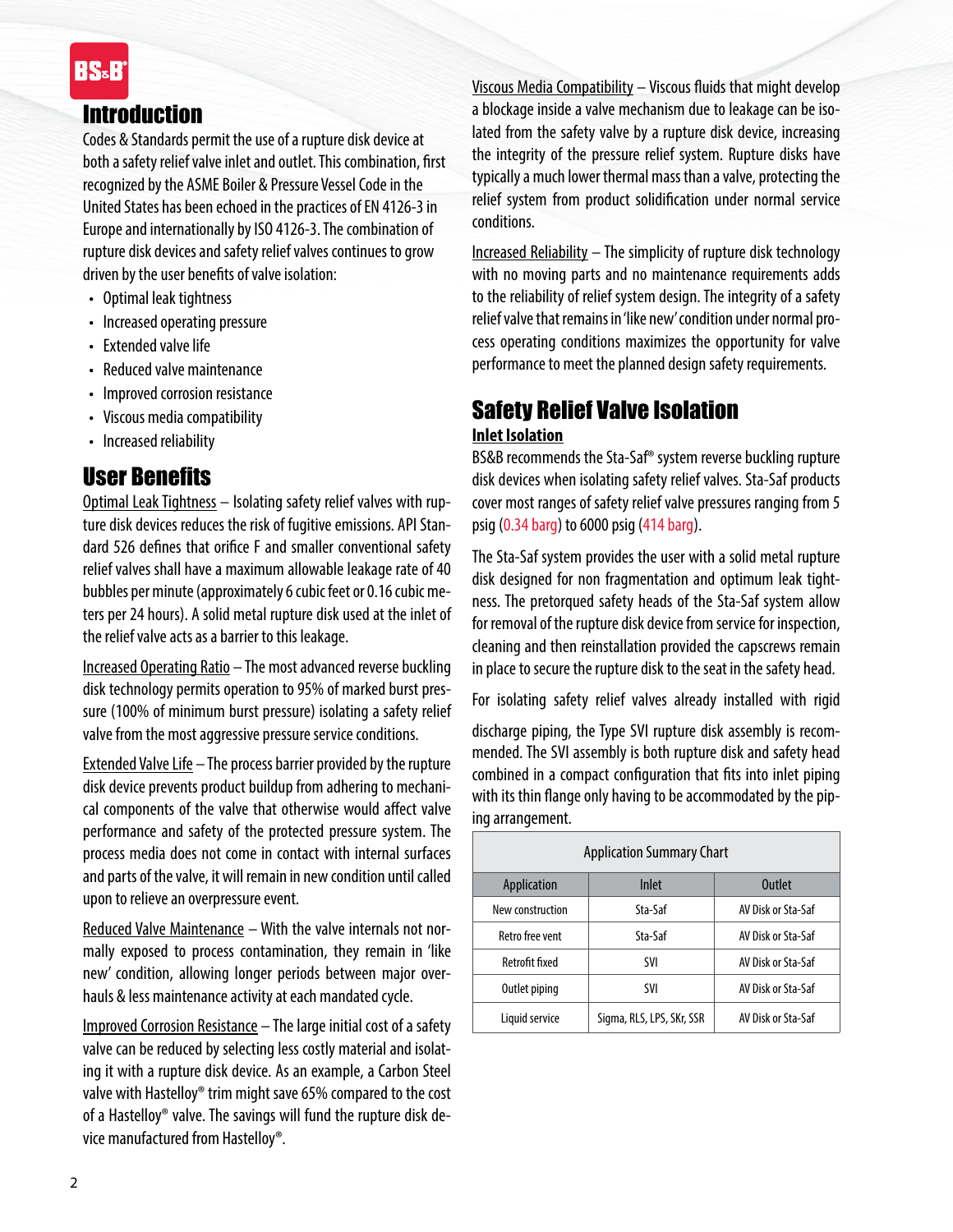



## Cavity Space Monitoring

As rupture disk devices & most safety / pressure relief valves are differential pressure sensitive, International Codes & Standards require attention to the pressure that might arise in the volume between the isolation rupture disk device and the valve.

- \* ASME Section VIII Division 1(2017 edition, paragraph UG 127) indicates the following*, 'the space between a rupture disk device and a pressure relief valve shall be provided with a pressure gage, a try cock, free vent or suitable telltale indicator. This arrangement permits detection of disk rupture or leakage.*
- EN 4126-3 and ISO 4126-3 (2006 edition, chapter 5) indicates the following:
	- *5.5: The space between the bursting disc safety device and the safety valve or CSPRS shall be provided with a connection to prevent or detect an unacceptable buildup in pressure.*

*Note: Bursting discs, being pressure-differential devices require a higher pressure in the protected equipment to burst the bursting disc if pressure builds up in the space between the bursting disc and the safety valve or the CSPRS. This occurs when leakage develops through the bursting disc due to corrosion, due to back pressure in the discharge piping or other cause.*

*Note: Specifiers and users are urged to remain up to date with Code & Standard evolution. For example, ASME shall implement Section XIII for pressure relief devices and the EN/ISO Standards will be updated.*

*CSPRS = Controlled Safety Pressure Relief Systems*

## Outlet Isolation

With the global focus on emissions control, safety relief valves are commonly manifolded together at their discharge side rather than venting to atmosphere. This results in variable back pressure reaching valves in a manifold system when one or more relief devices is flowing process fluid. Rupture disk devices provide a reliable means to isolate such devices from variable back pressure. Care shall be taken to select the burst pressure of such a rupture disk device to maintain the proper function of safety relief valve and isolate the variable back pressure. Rupture disk material selection shall account for all process media conditions that may be present, both upstream and downstream.

All Sta Saf system rupture disks have the ability to resist back pressure at least equal to their burst pressure. Where a low burst pressure is appropriate for downstream safety relief valve isolation, the Type AV rupture disk is a simple option not requiring a safety head.

## Combination Capacity Factors

Where rupture disk devices & pressure relief valves are applied in combination International Codes & Standards indicate requirements for the proper consideration of amendment to the pressure relief valve capacity. This is an important relief system design consideration for the specifier and user.

- \* ASME Section VIII Division 1 (2017 edition) indicates the following, *the capacity of the combination of the rupture disk device and the pressure relief valve may be established in accordance with the appropriate paragraphs of UG-132;' UG-132 indicates means for 3rd party witnessed flow testing of specific rupture disk types with specific pressure relief valve types resulting in a 'certified combination capacity factor' (CCF), or a default factor of 0.9 may be applied to the pressure relief valve rated capacity according to the requirements of paragraph UG-127.*
- *\* Reprinted from ASME 2017 BPVC, Section VIII- Division 1 by permission of the American Society of Mechanical Engineers. All rights reserved. No further copies can be made without written permission.*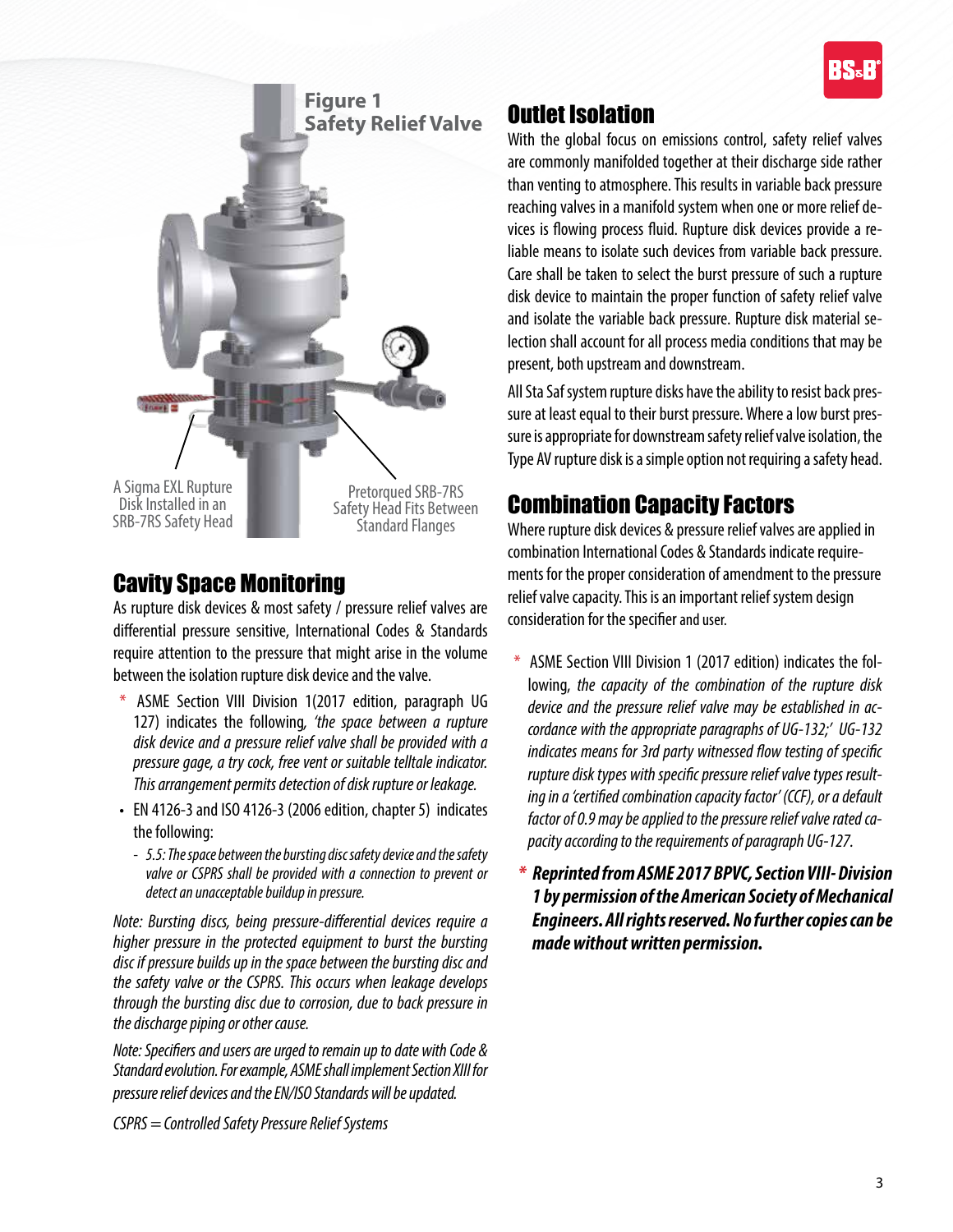## **RS.E**

**Example of Valve Isolated by SVI disk option at inlet side and AV disk option at the outlet side.**



EN 4126-3 and ISO 4126-3 (2006 edition, chapter 7) indicates the following;

- 7.4 The combination shall be characterized by a combination discharge capacity factor, Fd, determined according to Clause 8, 9, or 10 and to be applied in accordance with Clause 12.
- 8 Determination of combination discharge capacity factor, Fd, by testing
- 9 Derivation of combination discharge capacity factor, Fd
- 10 Alternative to testing for Fd

As an alternative to testing to determine Fd according to Clause 8, the use of a default combination discharge capacity factor of 0.9 is permitted. The safety valve or CSPRS pressure loss calculation and the determination of the reaction force should be performed with the safety valve or CSPRS coefficient of discharge.

CSPRS = Controlled Safety Pressure Relief Systems CCF and Fd may not be equivalent to each other; refer to **Standards** 

## Other Considerations

Depending upon location and jurisdiction, the specifier and end user are responsible for following local Codes and Standards and always applying Recognized And Generally Accepted Good Engineering Practices (RAGAGEP). Sources of RAGAGEP include API (American Petroleum Institute), Crane Technical Papers, VDI Standards (Verein Deutscher Ingenieure), and Industry Group White Papers.

## When to Use a Rupture Disk, Relief Valve **Combination**

Pressure relief systems protect life and property from dangerous overpressure events within process pressure systems, serving as an important safeguard in establishing a safe, Code compliant, industrial working environment.

Pressure relief valves, rupture disks, or combination of both, function as the pressure relief system, discharging excessive pressure. Individually, a rupture disk is an excellent choice for overpressure protection. However, a rupture disk / relief valve combination will sometimes be the unrivaled choice when:

- 1) A leak tight seal of the system is needed because the system contains a corrosive or hazardous substance and there is a concern that a relief valve may leak.
- 2) The system contains highly viscous substances that may clog the relief valve over time causing it to become inoperable. The installation of a rupture disk upstream serves as a barrier between the process and the relief valve.
- 3) Cost savings BS&B rupture disks are 100% leak proof serving as a solid metal barrier between the valve and the process. The disk prevents product buildup from adhering to mechanical components of the valve. Since the process media will not come in contact with internal surfaces and parts of the valve, the valve will remain in new condition until called upon to activate.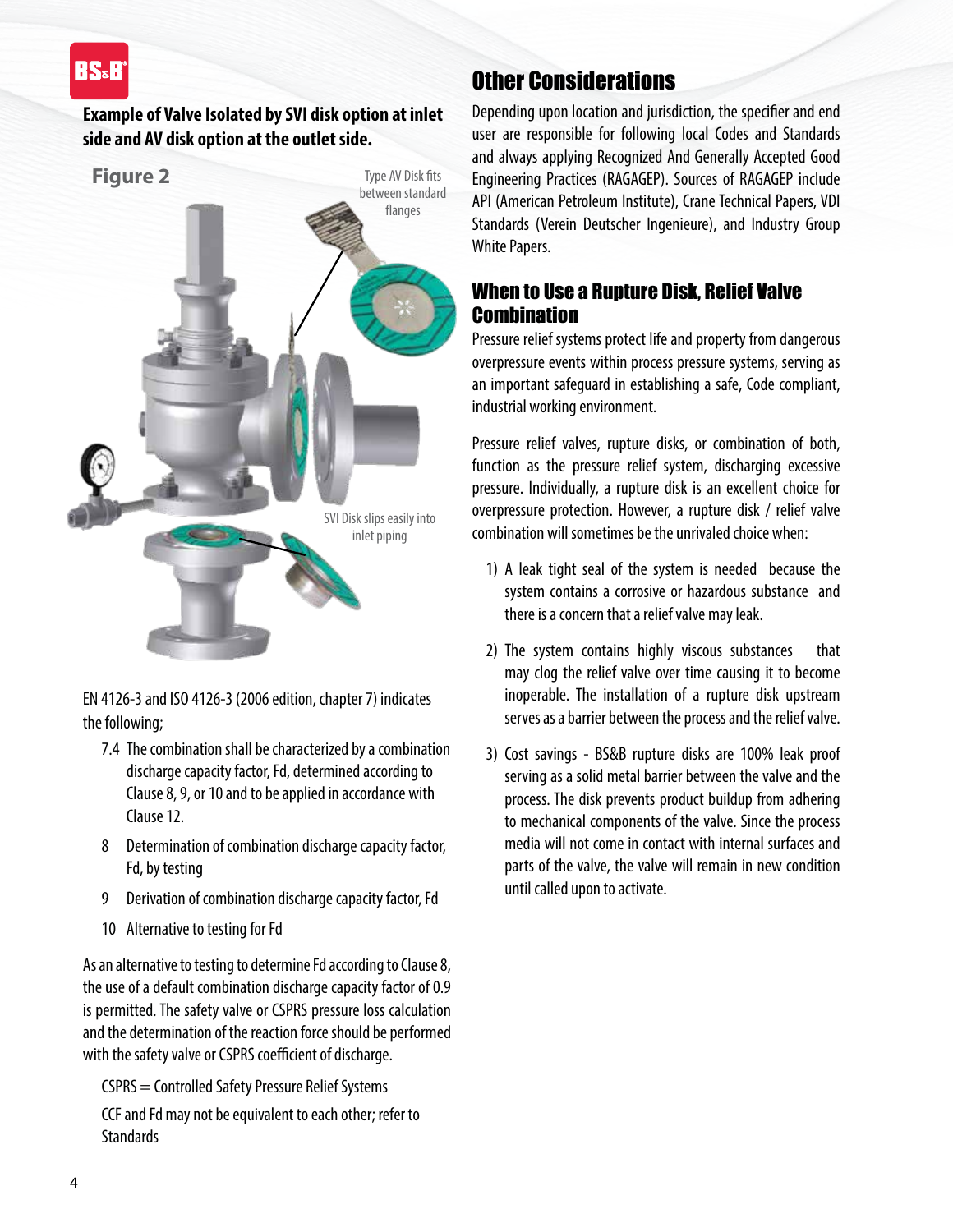The BS&B rupture disk metal tab (pictured to the right) shows stamped lot number, disk size, and rated rupture pressure at temperature.

BS&B rupture disks are manufactured in accordance with the requirements of international codes and standards when specified including: ASME Section VIII (UD stamped) and Section III and EU Pressure Equipment Directive (CE marking EN 4126- 2: Bursting disk safety devices).

## ASME Pressure Vessel Code Section VIII, Division 1, 2017 Edition: Rupture Disks and Safety Relief Valves Defined **\* Footnotes to ASME Code**

**UG-126: Pressure Relief Valves**<sup>45</sup>

*(Meeting the Requirements of ASME CODE, 2017 Section VIII - Division 1)*

- (a) Safety, safety relief, and relief valves shall be of the direct spring loaded type.
- (b) Pilot operated pressure relief valves may be used, provided that the pilot is self-actuated and the main valve will open automatically at not over the set pressure and will discharge its full rated capacity if some essential part of the pilot should fail.
- (c) The set pressure of a pressure relief device shall not be adjusted outside the range of set pressure specified by the device manufacturer. The initial adjustment shall be performed by the Manufacturer, his authorized representative, or an Assembler, and a valve data tag shall be provided that identifies the set pressure capacity and date. The valve shall be sealed with a seal identifying the Manufacturer, his authorized representative, or the set pressure tolerances, plus or minus, of pressure relief valves shall not exceed 2psi (15kPa) for pressures up to and including 70 psi (500kPa) and 3% for pressures above 70 psi (500kPa).

#### **UG-127: Nonreclosing Pressure Relief Devices (a) Rupture Disk Devices**<sup>46</sup>

General. Every rupture disk shall have a marked burst pressure established by rules of UG-137 (d)(3) within a manufacturing design range<sup>47</sup> at a specified disk temperature<sup>48</sup> and shall be marked with a lot<sup>49</sup> number. The burst pressure tolerance at the specified disk temperature shall not exceed  $+2$  psi ( $+15kPa$ ) for marked burst pressure up to and including 40 psi ( $300$  kPa) and  $+$ 5% for marked burst pressure above 40 psi (300kPa).



<sup>45</sup> A safety valve is a pressure relief valve actuated by inlet static pressure and characterized by rapid opening or pop action. A relief valve is a pressure relief valve actuated by inlet static pressure which opens in proportion to the increase in pressure over the opening pressure. A safety relief valve is a pressure relief valve characterized by rapid opening or pop action, or by opening in proportion to the increase in pressure over the opening pressure, depending on application. A pilot operated pressure relief valve is a pressure relief valve in which the major relieving device is combined with and is controlled by a self-actuated auxiliary pressure relief valve.

<sup>46</sup> A rupture disk device is a nonreclosing pressure relief device actuated by inlet static pressure and designed to function by the bursting of a pressure containing disk. A rupture disk is the pressure containing and pressure sensitive activation component of a rupture disk device. Rupture disks may be designed in several configurations, such as plain flat, prebulged, or reverse buckling. A rupture disk holder is the structure that encloses and clamps the rupture disk in position.

<sup>47</sup> The manufacturing design range is a range of pressure within which the marked burst pressure must fall to be acceptable for a particular requirement as agreed upon between the rupture disk manufacturer and the user or his designated agent. The manufacturing design range must be evaluated in conjunction with the specified burst pressure to ensure that the marked burst pressure of the rupture disk will always be within applicable limits of UG-13 4. Users are cautioned that certain types of rupture disks have manufacturing ranges that can result in a marked burst pressure greater than the specified burst pressure.

48 The specified disk temperature supplied to the rupture disk manufacturer shall be the temperature of the disk when the disk is expected to burst.

<sup>49</sup> A lot of rupture disks is those disks manufactured of a material at the same time, of the same size, thickness, type, heat, and manufacturing process including heat treatment.

*\* Reprinted from ASME 2017 BPVC, Section VIII- Division 1 by permission of the American Society of Mechanical Engineers. All rights reserved. No further copies can be made without written permission.*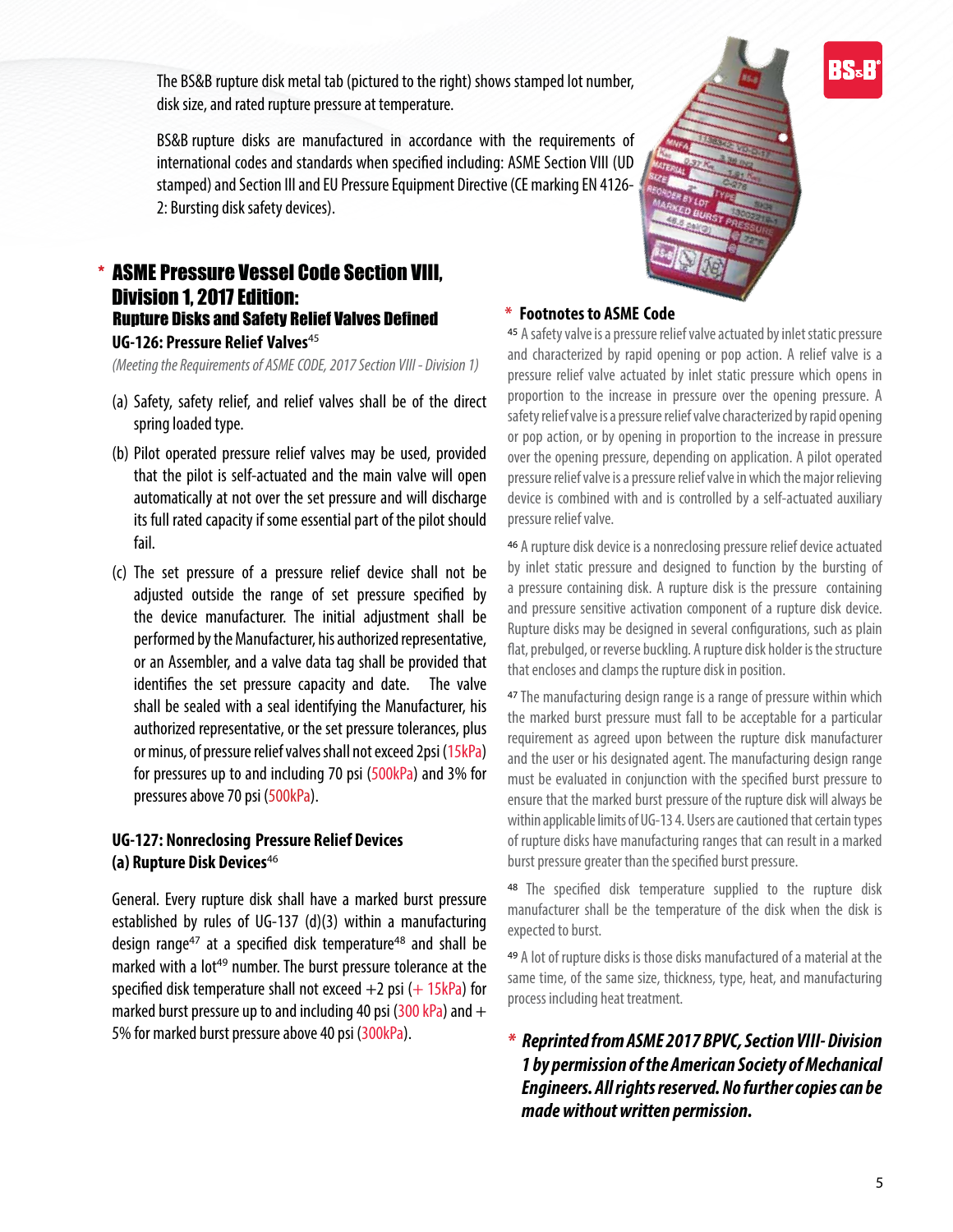## **Meeting ASME Code Capacity of Combination**

In order to meet the ASME code, the capacity of the combination of the safety relief valve and rupture disk must be determined one of two ways:

A) Flow test the combination to arrive at a "certified combination capacity factor". Testing must be done in accordance with Paragraph UG-132 and approved by the National Board of Boiler and Pressure Vessel Inspectors.

Rupture disk / relief valve combinations with flow tests will be allowed a relieving capacity of the valve multiplied by a correction factor obtained from actual flow tests of the rupture disk/relief valve combination.

The combination capacity factor shall be used as a multiplier to derate the ASME rated relieving capacity of the safety relief valve in all sizes of the design.

*Refer to BS&B Catalog 77-1006A for "Combination Capacity Factors"*

B) UG-127(a)(3)(b)(2), In lieu of testing, a factor of 0.90 must be applied to the capacity of the relief valve.

Rupture disk / relief valve combinations, which have not been flow tested as a combination, must be rated in allowable relieving capacity to 90% of the rated relieving capacity stamped of the valve.

*Note: If a rupture disk device is to be used with a relief valve, then an additional nameplate must be installed on the relief valve or safety head. The nameplate must show the valve type, the disk holder type, the type of disk and the flow capacity of the combination, UG-129 (c).*

### \* Meeting ASME Code: Arrangement of Piping

ASME Code requires that the space between a rupture disk device and a safety relief valve be provided with a pressure gauge, tricock, free vent or suitable telltale indicator, UG-127(a)  $(3)(b)(4)$ .

### **Figure 3**



A typical piping arrangement is shown in figure 4. The telltale indicator consists of a pipe nipple, tee, an excess flow (flow check valve), and pressure gauge. The outlet side of the excess flow valve has a threaded connection. If free venting is not desirable, a discharge line can be installed to permit dispersion of product to a safe location.

After the relief system has been operated by pressure and the safety relief valve reseats, the prevailing line pressure will force the ball in the excess flow valve to its seat. This permits the line pressure to be indicated on the gauge. After a replacement disk is installed, the chamber between the disk and relief valve is again voided of pressure and gauge reading is at zero.

Another common method is to use a pressure switch instead of a pressure gauge. If pressure builds above the disk cavity, it sets off an alarm device at the site or at a remote location. This pressure increase could be leakage allowing pressure buildup above the disk and thus increasing the pressure required to burst the rupture disk. It could also be caused by the rupture disk bursting.

If a closed system is used with pressure gauge, tricock or other types of telltale indicators, the relief system is then dependent upon a visual or manual check to determine if pressure is present in the cavity between the two relief devices elevating the burst pressure of the disk.

*\* Reprinted from ASME 2017 BPVC, Section VIII- Division 1 by permission of the American Society of Mechanical Engineers. All rights reserved. No further copies can be made without written permission.*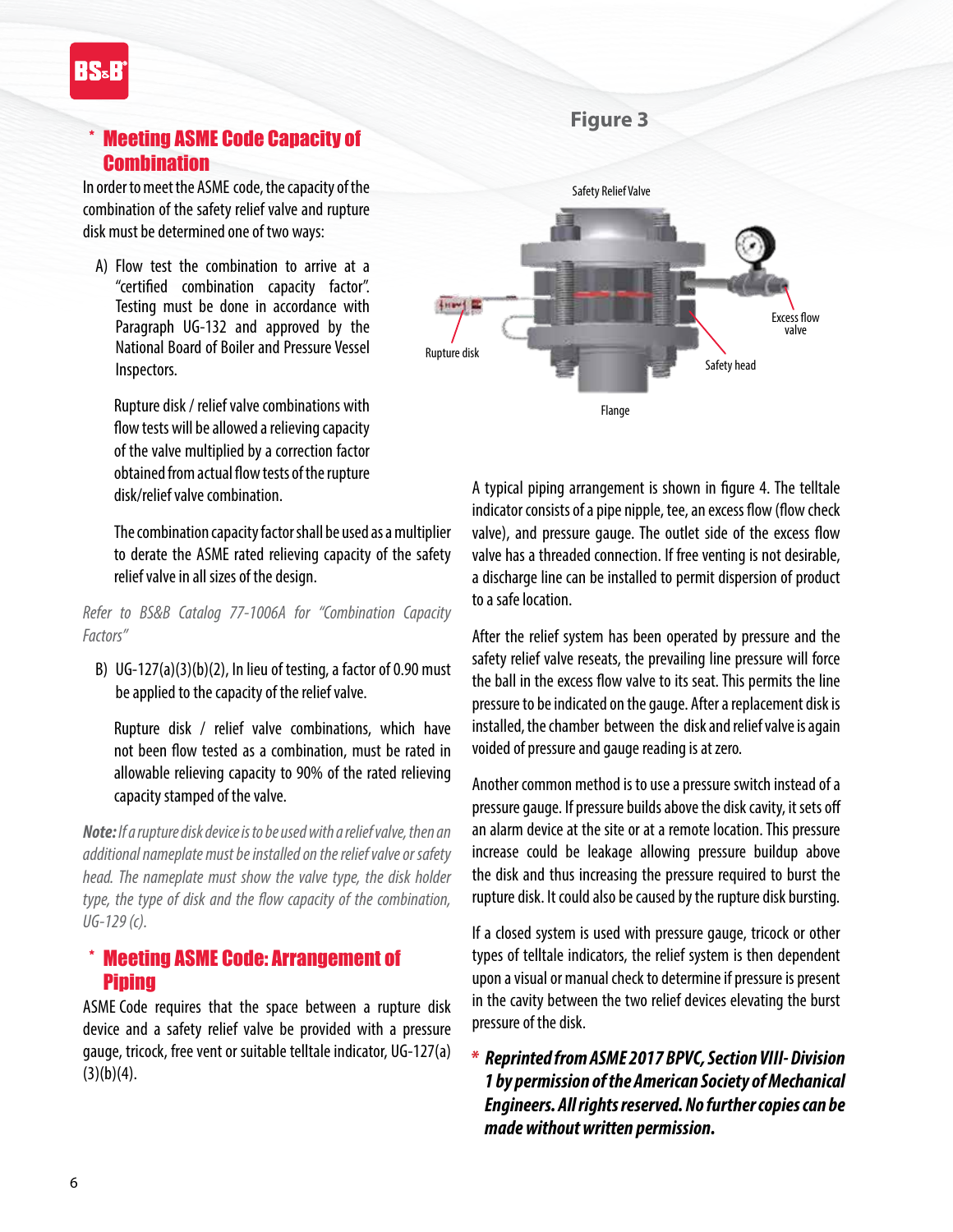

## **Meeting ASME Code: Rupture Disks Installed** on the Outlet (Discharge) Side of the Valve

#### **UG-127**

A rupture disk device may be installed on the outlet side<sup>54</sup> of a pressure relief valve which is opened by direct action of the pressure in the vessel provided:

- (1) the pressure relief valve will not fail to open at its proper pressure setting regardless of any back pressure that can accumulate between the pressure relief valve disk and the rupture disk. The space between the pressure relief valve disk and the rupture disk shall be vented or drained to prevent accumulation of pressure, or suitable means shall be provided to ensure that an accumulation of pressure does not affect the proper operation of the pressure relief valve. <sup>55</sup>
- (2) the pressure relief valve is ample in capacity to meet the requirements of UG-125(c);
- (3) the marked burst pressure of the rupture disk at the specified disk temperature plus any pressure in the outlet piping shall not exceed the design pressure of the outlet portion of the pressure relief valve and any pipe or fitting between the valve and the rupture disk device. However, in no case shall the marked burst pressure of the rupture disk at the specified disk temperature plus any pressure in the outlet piping exceed the maximum allowable working pressure of the vessel or the set pressure of the pressure relief valve.
- (4) the opening provided through the rupture disk device after breakage is sufficient to permit a flow equal to the rated capacity of the attached pressure relief valve without exceeding the allowable overpressure;
- (5) any piping beyond the rupture disk cannot be obstructed by the rupture disk or fragment
- (6) the system is designed to consider the adverse effects of any leakage through the pressure relief valve or through the outlet side rupture disk device, to ensure system performance and reliability. <sup>56</sup>
- (7) the bonnet of a balancing bellows or diaphragm type pressure relief valve shall be vented to prevent accumulation of pressure in the bonnet.

#### **\* Footnotes to ASME Code**

<sup>54</sup> This use of a rupture disk device in series with the pressure relief valve is permitted to minimize the loss by leakage through the valve of valuable or of noxious or otherwise hazardous materials, and where a rupture disk alone or disk located on the inlet side of the valve is impracticable, or to prevent corrosive gases from a common discharge line from reaching the valve internals.

<sup>55</sup> Users are warned that many types of pressure relief valves will not open at the set pressure if pressure builds up in the space between the pressure relief valve disk.

<sup>56</sup> Some adverse effects resulting from leakage may include obstructing the flow path, corrosion of pressure relief valve components, and undesirable bursts of the outlet side rupture disk.

*\* Reprinted from ASME 2017 BPVC, Section VIII- Division 1 by permission of the American Society of Mechanical Engineers. All rights reserved. No further copies can be made without written permission.*